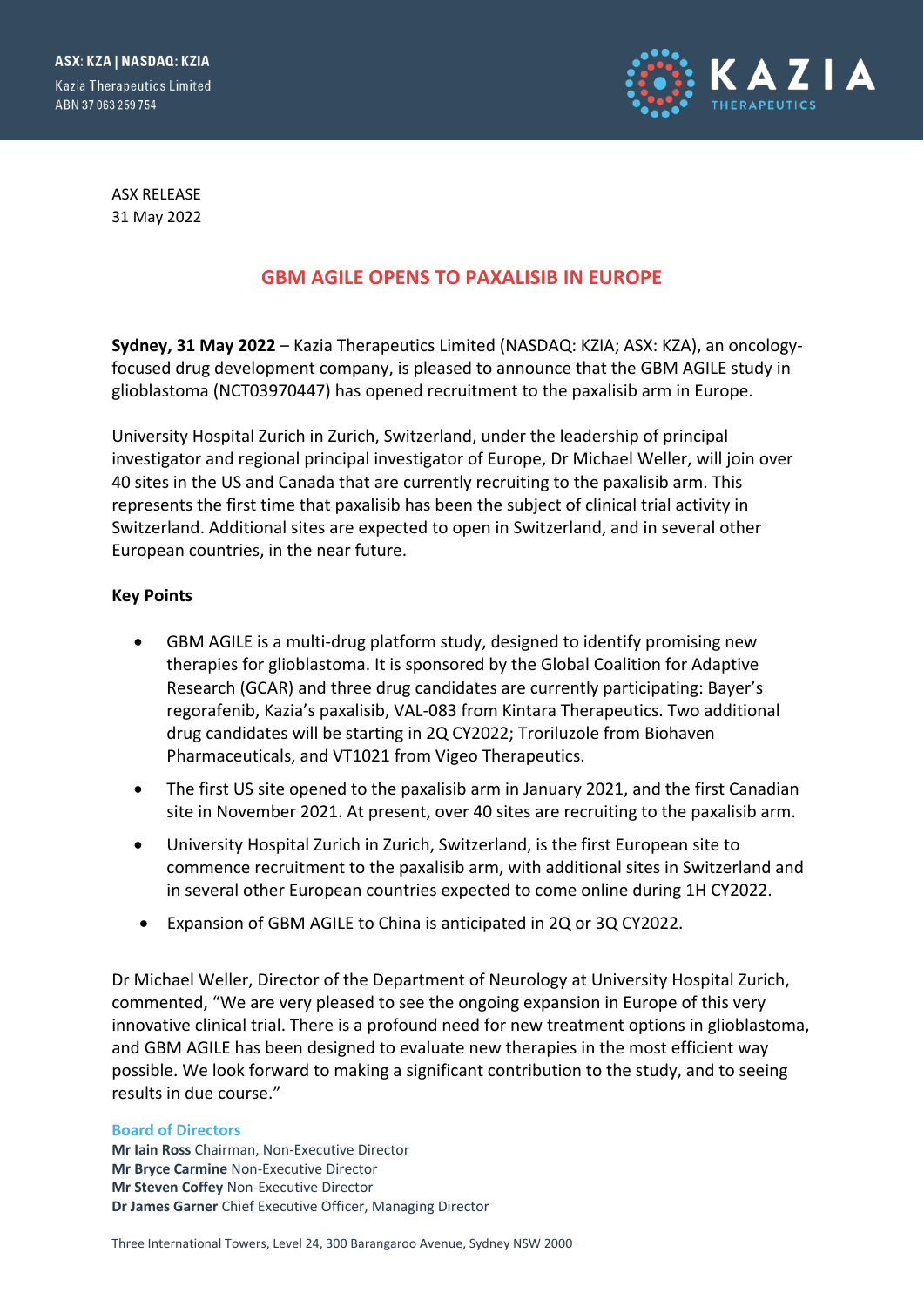## **GBM AGILE**

The paxalisib arm of GBM AGILE is recruiting two groups of patients: newly diagnosed patients with the unmethylated MGMT promotor, a genetic marker that denotes near-total resistance to temozolomide, the existing FDA-approved standard of care, and recurrent patients who have progressed despite treatment with temozolomide. The paxalisib arm commenced recruitment in the United States in January 2021 and in Canada in November 2021.

The primary endpoint of GBM AGILE is overall survival, which is considered the gold standard for the evaluation of new cancer therapies, and which is the preferred approval endpoint for regulators such as the US FDA. Kazia expects GBM AGILE to serve as the pivotal study for registration in key markets, including in the European Union.

Patients recruited to the paxalisib arm will be compared against a shared control group. The duration of paxalisib's enrolment is initially estimated to be approximately 30-36 months, and final data is provisionally anticipated by the end of CY2023.

## **For More Information, Please Contact:-**

| In the United States:            | In Australia:                 |
|----------------------------------|-------------------------------|
| Joe Green                        | Jane Lowe                     |
| <b>Edison Investor Relations</b> | IR Department                 |
| jgreen@edisongroup.com           | jane.lowe@irdepartment.com.au |
| Phone: +1 646-653-7030           | Phone: +61 411 117 774        |

## **About Kazia Therapeutics Limited**

Kazia Therapeutics Limited (NASDAQ: KZIA; ASX: KZA) is an oncology-focused drug development company, based in Sydney, Australia.

Our lead program is paxalisib, a brain-penetrant inhibitor of the PI3K / Akt / mTOR pathway, which is being developed to treat glioblastoma, the most common and most aggressive form of primary brain cancer in adults. Licensed from Genentech in late 2016, paxalisib commenced recruitment to GBM AGILE, a pivotal study in glioblastoma, in January 2021. Seven additional studies are active in various forms of brain cancer. Paxalisib was granted Orphan Drug Designation for glioblastoma by the US FDA in February 2018, and Fast Track Designation for glioblastoma by the US FDA in August 2020. In addition, paxalisib was